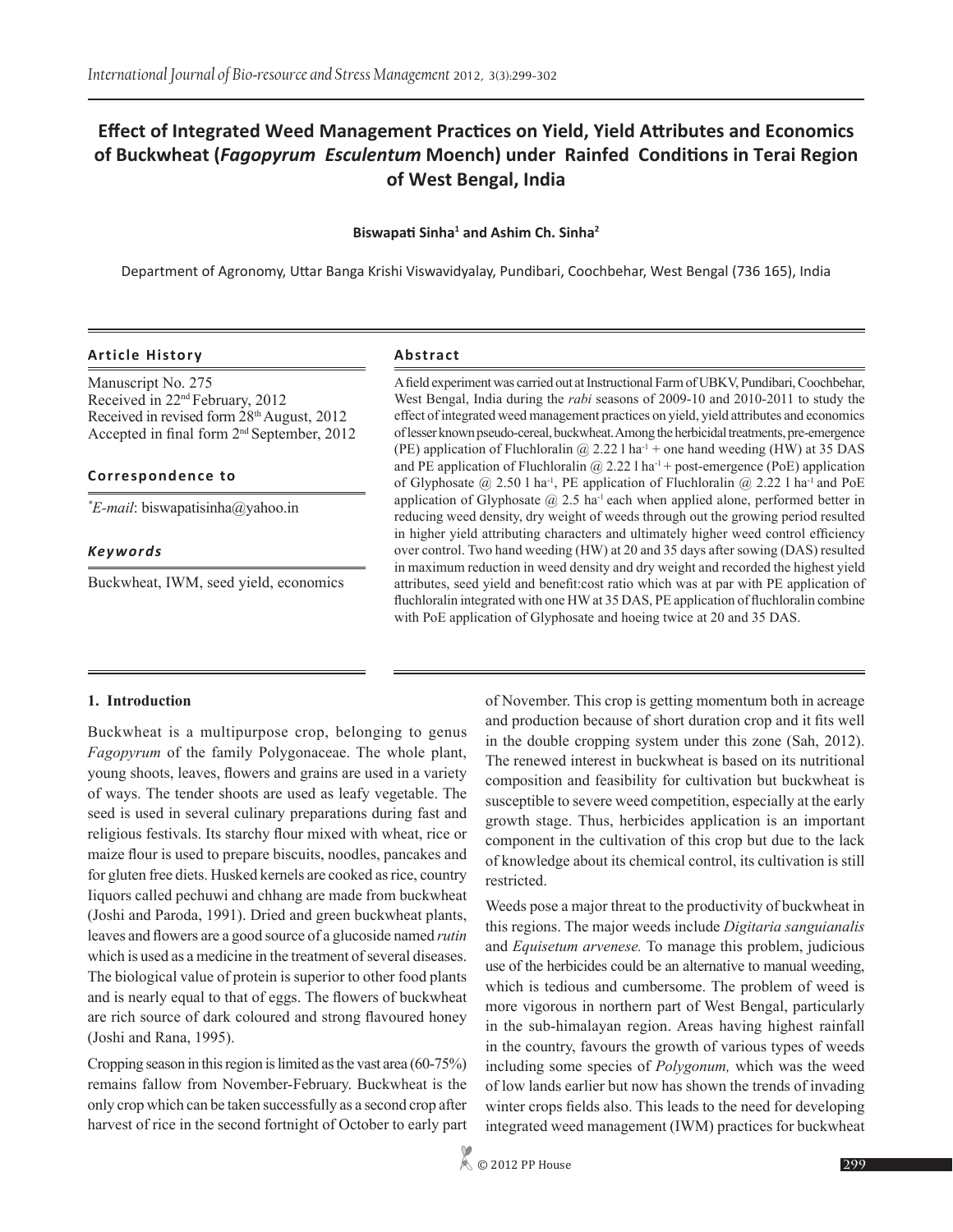a neglected winter crop. Herbicide is an important tool in IWM as it reduces labour requirements and offers effective control on weeds, particularly during critical period of weed-crop competition. Herbicides have an overwhelming success in weed management when it is applied in proper doses. However, faulty use of herbicides with respect to dose and methods of application has a disastrous effect as it can also become lethal to crop plants.

Keeping this in view, the present investigation was carried out to study the performance of integrated weed management practices on Buckwheat.

#### **2. Materials and Methods**

A field experiment was carried out at Instructional Farm of Uttar Banga Krishi Viswavidyalaya, Pundibari, Coochbehar, West Bengal, India during the *rabi* seasons of 2009-10 and 2010-2011. The soil of the experiment plot was sandy loam in texture having pH 5.8, organic carbon 1.06%, total nitrogen  $0.12\%$ , 15.6 kg available P and 101.2 kg available K ha<sup>-1</sup>. The experiment was laid out in Randomized Block Design (RBD) with seven treatments with three replications. The treatments consisted of pre-emergence application of Fluchloralin  $\omega$  2.22 a.i. kg ha<sup>-1</sup>  $(T_1)$ , post-emergence application of Glyphosate  $\omega$  2.50 a.i. kg ha<sup>-1</sup> at 20 days after sowing (DAS) (T<sub>2</sub>), Preemergence application of Fluchloralin @ 2.22 a.i. kg ha<sup>-1</sup> + hand weeding (once) at 35 DAS  $(T_3)$ , wheel-hoeing (twice) at 20 and 35 DAS  $(T_4)$ , hand weeding(twice) at 20 and 35 DAS  $(T<sub>5</sub>)$ , pre-emergence application of Fluchloralin @ a.i. kg ha<sup>-1</sup> combine with post-emergence application of Glyphosate @ 2.50 a.i. kg ha<sup>-1</sup> at 20 DAS (T<sub>6</sub>) and unweeded control (T<sub>7</sub>). Sowing of Buckwheat variety VL-7 at the rate of 40 kg ha<sup>-1</sup> was done in rows of 30 cm apart on 15<sup>th</sup> and 17<sup>th</sup> November, 2010 and harvested at 10<sup>th</sup> and 12<sup>th</sup> February, 2011, respectively. The crop was fertilized with 60 kg N, 30 kg  $P_2O_5$  and 30 kg  $K_2O$  ha<sup>-1</sup> in the form of urea, single super phosphate and muriate of potash, respectively. Half dose of  $N$  (30 kg ha<sup>-1</sup>) and full dose of P and K (each 30 kg ha<sup>-1</sup>) were applied as basal and remaining half dose of N (30 kg ha<sup>-1</sup>) was top dressed at 25 days after sowing. Flat fan nozzle was used for herbicidal application, using a spray volume of 500 l ha-1. Weed counts and weed dry weight were recorded with the help of quadrate  $(0.25 \text{ m}^2)$  at two random spots in each plot at harvesting stage of crop. Weed control efficiency (WCE) was also calculated on the basis of dry weight of weeds.

# **3. Results and Discussion**

# *3.1. Weed flora*

The major weeds observed in the experimental plots were *Cynodon dactylon, Setaria glauca, and paspalum* sp. among grassy weeds; *Polygonum persicaria, P. pensylvanicum* and *P.orientale* and *Stellaria media, Chenopodium album, Ageratum conyzoides, Euphorbia hirta, Amaranthus* sp. and *Vicia sativa* among broadleaved weeds and *Cyperus* sp. among sedges were predominant. Among these weeds, *Cynodon dactylon* and *Polygonum* appeared in the field with high invasion, however, it became predominant during flowering and cyme development.

#### *3.2. Effect on weeds*

The data in Table 1 revealed that none of the herbicide treatments alone gave satisfactory weed control so far as weed population unit<sup>-1</sup> area was concerned. Combination of fluchloralin  $@$  2.22 a.i. kg ha<sup>-1</sup> followed by hand weeding at 35 DAS  $(T_3)$  gave efficient weed control and recorded almost similar efficiency to that of hand weeding twice  $(T<sub>5</sub>)$  during both the years of investigation. Hoeing twice at 20 and 35 DAS appreciably reduced the total weed population m<sup>-2</sup> than unweeded control plot  $(T_7)$  during both the years of investigation. Among the herbicidal treatments, lowest number of grassy weeds was recorded when pre-emergence application of fluchloralin combined with one hand weeding at 35 DAS  $(T_3)$  was done followed by combined application of pre and post emergence herbicide  $(T_6)$ . Grassy weeds population was quite less under hoeing twice  $(T_4)$  than pre-emergence application of fluchloralin during both years of experimentation (Table 1). It was observed from the Table 1 that the crop had low infestation of sedge weeds during both the years of experimentation. Among the treatments tried in this investigation, pre-emergence application of fluchloralin  $\omega$  2.22 l ha<sup>-1</sup> followed by one hand weeding at 35 DAS  $(T_3)$  was found to be the most effective in reducing sedge weeds population unit<sup>1</sup> area and was significantly superior to pre-emergence application of fluchloralin  $(T_1)$  and post-emergence application of glypsosate  $(T_2)$  when applied alone. Hand Hoeing twice at 20 and 35 DAS  $(T_4)$  also recorded lower sedge weeds population over control  $(T_7)$ . The highest sedge weeds population was recorded under unweeded control  $(T_7)$ . Among the herbicidal treatments, pre-emergence application of fluchloralin along with one hand weeding at 35 DAS  $(T_3)$  gave the best control of broad leaved weeds during both the years of experimentation. Hoeing twice at 20 and 35 DAS  $(T_4)$  recorded lower broad leaved weeds over the application of the herbicides when applied alone  $(T_1$  and  $T_2)$  during both the years of investigation. It would be seen from the Table 1 that hand weeding twice at 20 and 35 DAS  $(T<sub>s</sub>)$  gave effective control of grassy and sedges weeds unit<sup>-1</sup> area as measured by dry weight of grassy and sedges weeds m-2 during both the years of investigation. Pre-emergence application or fluchloralin followed by one hand weeding at  $35$  DAS  $(T_3)$  gave excellent controlled of grassy and sedge weeds as measured by dry weight of grassy and sedge weeds unit<sup>1</sup> area. This was due to low grassy and sedges weed populations in these treatments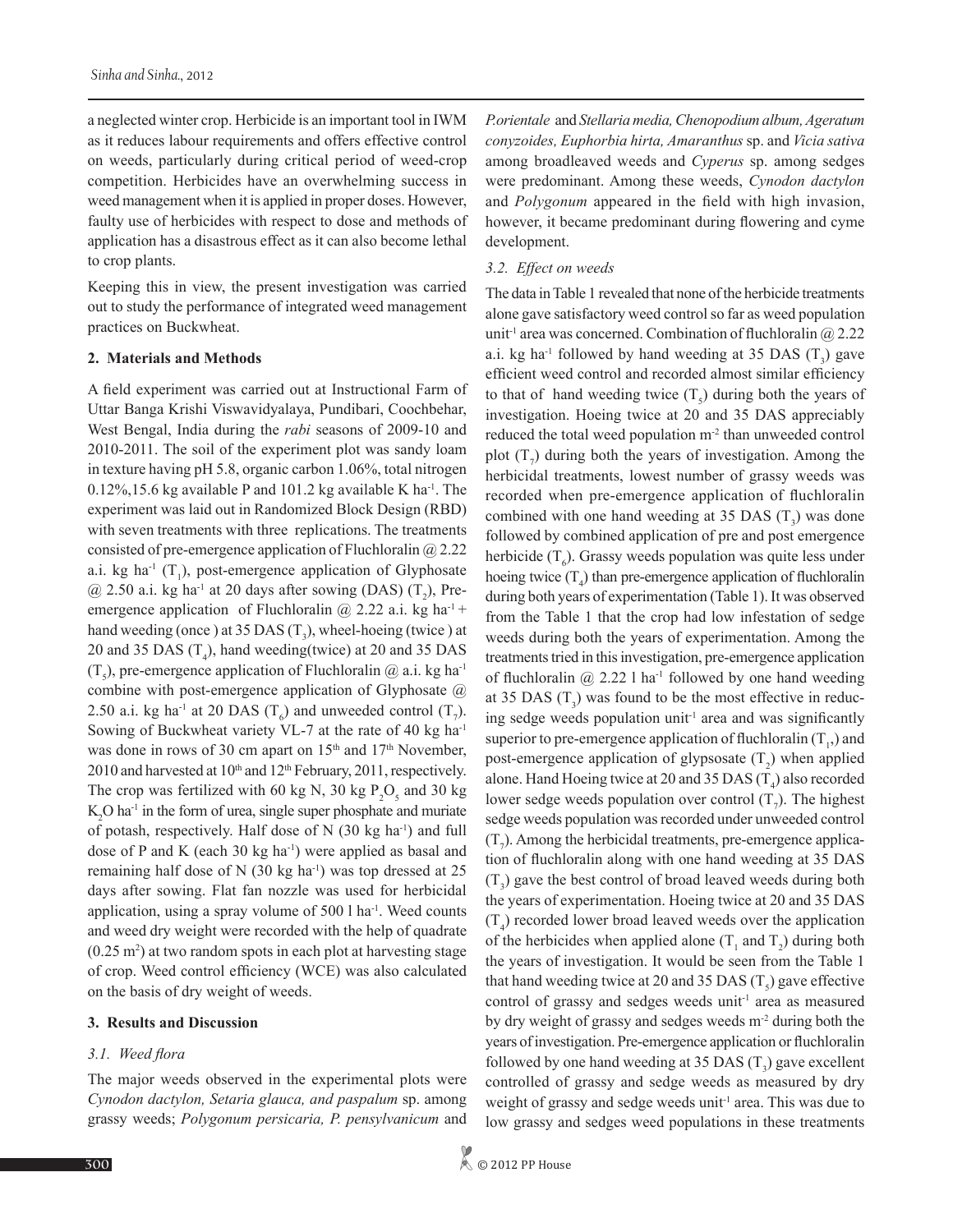*International Journal of Bio-resource and Stress Management* 2012, 3(3):299-302

| Table 1: Effect of treatments on different categories of weeds population and dry weight at harvest |         |      |      |      |        |      |      |              |       |      |       |       |       |      |                     |      |
|-----------------------------------------------------------------------------------------------------|---------|------|------|------|--------|------|------|--------------|-------|------|-------|-------|-------|------|---------------------|------|
| Treat-                                                                                              | Grasses |      |      |      | Sedges |      |      | Broad leaves |       |      |       | Total |       |      |                     |      |
| ments                                                                                               | Y       |      | Y,   |      |        |      | Y,   |              |       |      |       |       |       |      | v<br>$\mathbf{1}$ , |      |
|                                                                                                     | P       | W    | P    | W    | P      | W    | P    | W            | P     | W    | P     | W     | P     | W    | P                   | W    |
| Т,                                                                                                  | 10.5    | 11.1 | 11.1 | 10.4 | 6.3    | 11.5 | 5.2  | 10.7         | 70.4  | 19.3 | 66.1  | 18.1  | 87.2  | 41.9 | 82.4                | 39.2 |
| $T_{2}$                                                                                             | 9.8     | 10.6 | 9.7  | 9.5  | 5.6    | 10.4 | 4.5  | 9.3          | 63.5  | 16.2 | 60.2  | 16.8  | 78.9  | 37.2 | 74.4                | 35.6 |
| $T_{\rm a}$                                                                                         | 7.1     | 7.5  | 6.8  | 6.9  | 5.2    | 7.2  | 4.3  | 6.8          | 44.6  | 12.2 | 40.7  | 12.4  | 56.8  | 26.9 | 51.7                | 26.1 |
| $T_{\scriptscriptstyle A}$                                                                          | 9.3     | 8.6  | 8.6  | 8.2  | 6.5    | 10.3 | 4.9  | 9.1          | 52.7  | 15.9 | 52.6  | 15.1  | 68.5  | 34.8 | 66.5                | 32.3 |
| $T_{\zeta}$                                                                                         | 6.8     | 7.9  | 7.4  | 7.1  | 3.6    | 7.5  | 3.1  | 6.7          | 28.8  | 4.8  | 25.3  | 4.9   | 39.2  | 20.2 | 35.8                | 18.7 |
| $T_{6}$                                                                                             | 8.9     | 9.4  | 9.1  | 7.3  | 5.7    | 9.1  | 5.3  | 7.8          | 52.2  | 11.3 | 49.1  | 12.2  | 66.8  | 29.8 | 63.4                | 27.5 |
| $T_{7}$                                                                                             | 15.8    | 19.5 | 14.1 | 17.3 | 8.9    | 17.4 | 7.6  | 16.5         | 117.9 | 42.4 | 116.6 | 42.9  | 142.6 | 79.3 | 138.3               | 76.7 |
| $CD^*$                                                                                              | 2.69    | 1.29 | 2.51 | 1.37 | 1.50   | 0.81 | 1.45 | 0.19         | 2.98  | 1.79 | 2.45  | 1.87  | 9.1   | 2.17 | 8.3                 | 2.34 |

 $Y_1$ =2009-2010;  $Y_2$ =2010-2011;  $(p=0.05)$ ; P: Weed population (no. m<sup>-2</sup>); W: Weed drymatter (g m<sup>-2</sup>)

(Table 1) and lesser dry matter accumulation by grassy and sedge weeds. This was closely followed by pre-emergence application of fluchloralin combined with post emergence application of glyphosate  $(T_6)$ .

Irrespective of the years of experimentation, the dry weight of broad leaved weeds unit<sup>1</sup> area increased with the age of weeds till the last observation recorded at harvest. Hand weeding twice at 20 and 35 DAS  $(T<sub>s</sub>)$  effectively controlled broad leaved weeds growth as measured by dry weight of broad leaved weeds unit<sup> $1$ </sup> area during both the years of experimentation (Table 1). Pre-emergence applications of fluchloralin  $\omega$  2.22 lt ha<sup>-1</sup> followed by one hand weeding at 35 DAS  $(T_3)$ gave the best control of weeds as measured by dry weight of weeds unit<sup>-1</sup> area during both the years of experimentation. This was closely followed by pre-emergence application of fluchloralin combined with post-emergence application of glyphosate  $(T_6)$ . The data on weed control efficiency have been shown in Table 4. Highest weed control efficiency was recorded under hand weeding twice  $(T<sub>5</sub>)$  followed by pre-emergence

application of herbicide along with one hand weeding at 35 DAS (T<sub>3</sub>), pre + post-emergence application of herbicide (T<sub>6</sub>) and hoeing twice  $(T_4)$  Lowest value of weed control efficiency was recorded when pre-emergence application of fluchloralin  $(T_1)$  was applied.

# *3.3. Effect on crops*

Perusal of data in Table 2 would revealed that plant height under unweeded control plot recorded shortest plant height irrespective of the years of the investigation. Highest plant height was recorded when hand weeding was done twice at 20 and 35 DAS  $(T<sub>s</sub>)$  followed by pre-emergence application of fluchloralin  $\omega$  2.22 lt ha' integrated with one hand weeding at 35 DAS  $(T_3)$  during both the years of investigation. The data pertaining to the effect of treatments on plant height, yield attributes of buckwheat (the number of cymes plant-1, number of seeds cyme<sup>-1</sup>, and test weight), seed yield and weed control efficiency of buckwheat have been presented in Table 2. Observations recorded during both the years of investigation revealed that number of cymes plant<sup>-1</sup> in general recorded

| Table 2: Effect of treatments on plant height, yield attributes, seed yield and weed control efficiency |              |      |              |              |              |      |                |              |                       |       |              |              |
|---------------------------------------------------------------------------------------------------------|--------------|------|--------------|--------------|--------------|------|----------------|--------------|-----------------------|-------|--------------|--------------|
| Treatments                                                                                              | Plant height |      | No. of Cymes |              | No. of seeds |      | Test wt. $(g)$ |              | Seed Yield            |       | Weed Control |              |
|                                                                                                         | (cm)         |      | $plant^{-1}$ |              | $cyme^{-1}$  |      |                |              | $(q \text{ ha}^{-1})$ |       | efficiency   |              |
|                                                                                                         |              | Y,   |              | $Y_{\gamma}$ |              |      |                | $Y_{\alpha}$ | Y                     |       |              | $Y_{\alpha}$ |
| $T_{1}$                                                                                                 | 67.3         | 70.9 | 24.1         | 25.2         | 3.4          | 3.9  | 28.4           | 29.1         | 13.68                 | 14.46 | 47.2         | 48.9         |
| $T_{2}$                                                                                                 | 68.9         | 72.1 | 25.4         | 26.1         | 3.6          | 4.2  | 30.6           | 30.7         | 15.05                 | 16.21 | 53.0         | 53.5         |
| $T_{3}$                                                                                                 | 75.1         | 77.5 | 27.7         | 28.9         | 4.8          | 5.1  | 32.1           | 32.3         | 20.68                 | 21.69 | 66.1         | 65.9         |
| $T_{4}$                                                                                                 | 70.7         | 73.8 | 26.1         | 26.7         | 4.2          | 4.4  | 31.4           | 31.6         | 17.23                 | 18.28 | 56.1         | 57.8         |
| $T_{5}$                                                                                                 | 77.3         | 79.8 | 28.7         | 30.6         | 5.2          | 5.7  | 32.5           | 33.8         | 22.92                 | 24.96 | 74.5         | 75.6         |
| $T_{6}$                                                                                                 | 81.9         | 75.4 | 26.1         | 27.2         | 4.6          | 4.9  | 31.5           | 31.9         | 18.78                 | 19.35 | 62.4         | 64.2         |
| $T_{7}$                                                                                                 | 52.6         | 54.4 | 16.1         | 17.6         | 3.1          | 3.3  | 23.9           | 24.5         | 9.81                  | 10.98 | ۰            |              |
| $CD (p=0.05)$                                                                                           | 1.96         | 1.62 | 1.12         | 1.05         | 0.41         | 0.45 | 0.95           | 0.78         | 1.03                  | 1.12  |              |              |

 $Y_1$ =2009-2010,  $Y_2$ =2010-2011